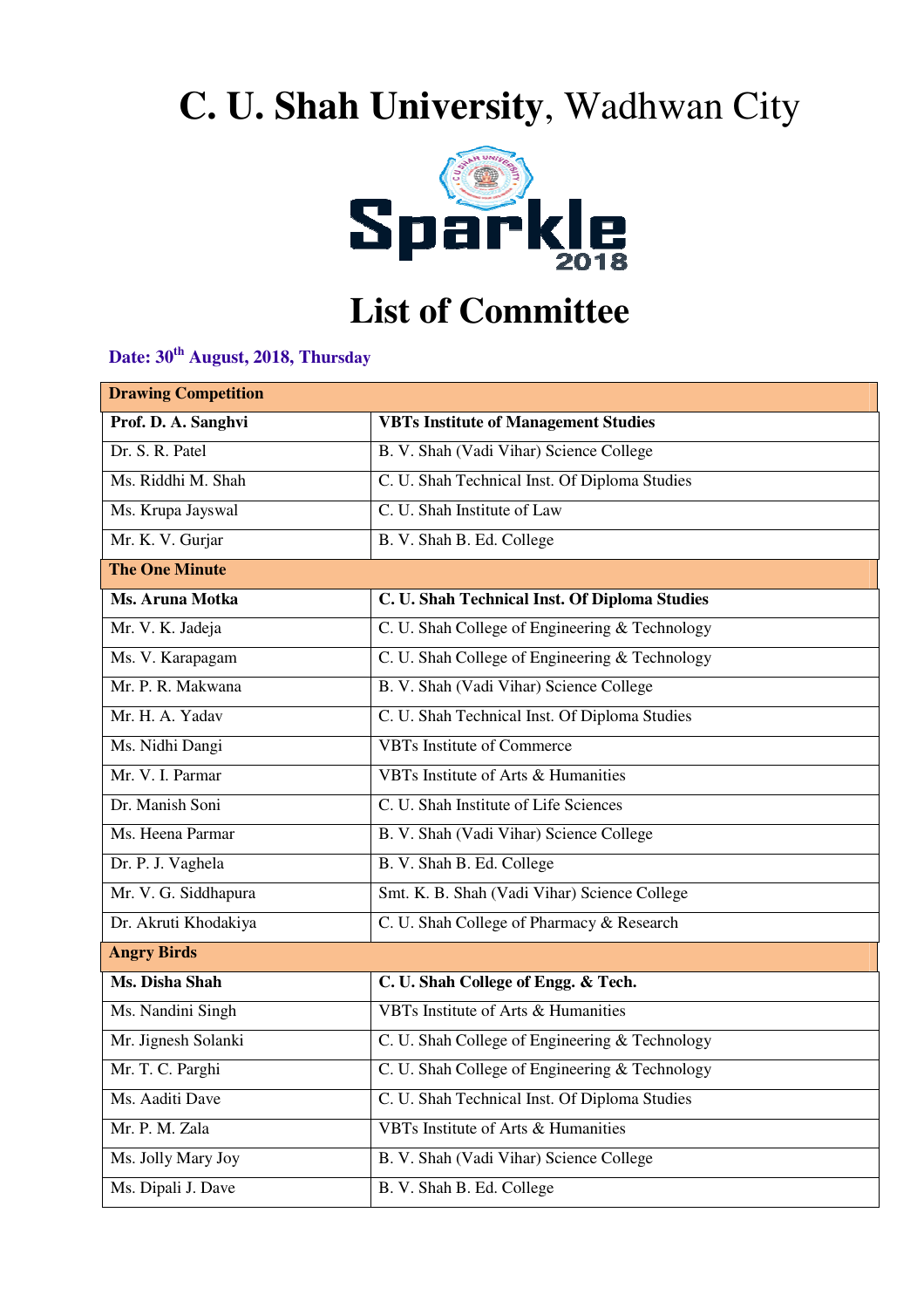| Ms. Kalpa Vora           | Smt. K. B. Shah (Vadi Vihar) Science College      |  |
|--------------------------|---------------------------------------------------|--|
| Ms. Dharti Dasadiya      | C. U. Shah College of Pharmacy & Research         |  |
| Mr. B. M. Raisinghani    | C. U. Shah College of Engineering & Technology    |  |
| Ms. Deval Oza            | <b>VBTs Institute of Management Studies</b>       |  |
| <b>Count your Weight</b> |                                                   |  |
| <b>Ms. Rachana Raval</b> | <b>VBTs Institute of Social Work</b>              |  |
| Mr. Chirag R. Patel      | C. U. Shah College of Engineering & Technology    |  |
| Mr. D. G. Patel          | C. U. Shah College of Engineering & Technology    |  |
| Mr. D. J. Adeshara       | C. U. Shah College of Engineering & Technology    |  |
| Mr. P. V. Shah           | B. V. Shah (Vadi Vihar) Science College           |  |
| Mr. P. L. Langaliya      | C. U. Shah Technical Institute of Diploma Studies |  |
| Mr. I. F. Chauhan        | VBTs Institute of Arts & Humanities               |  |
| Mr. H. D. Tiwari         | B. V. Shah (Vadi Vihar) Science College           |  |
| Mr. Navdeep Jain         | C. U. Shah College of Engineering & Technology    |  |
| Mrs. Kirti Malaviya      | C. U. Shah College of Pharmacy & Research         |  |
| Ms. Bhavna Herbha        | <b>VBTs Institute of Social Work</b>              |  |
| <b>The Ludo King</b>     |                                                   |  |
|                          |                                                   |  |
| Mr. J. P. Dave           | C. U. Shah College of MCA                         |  |
| Mr. S. S. Parmar         | C. U. Shah College of Engineering & Technology    |  |
| Mr. Anil Rathore         | C. U. Shah College of Engineering & Technology    |  |
| Mr. D. B. Parmar         | B. V. Shah (Vadi Vihar) Science College           |  |
| Mr. A. K. Patel          | C. U. Shah College of MCA                         |  |
| Ms. Bindi V Patel        | C. U. Shah Technical Institute of Diploma Studies |  |
| Ms. V. A. Ghataliya      | <b>VBTs Institute of Commerce</b>                 |  |
| Mr. J. L. Trivedi        | VBTs Institute of Arts & Humanities               |  |
| Dr. B. H. Rojasara       | C. U. Shah Institute of Law                       |  |
| Ms. Ankita Mrunal        | C. U. Shah Institute of Life Sciences             |  |
| Mr. M. V. Vaghasiya      | B. V. Shah (Vadi Vihar) Science College           |  |
| Mr. Sagar M Raval        | Smt. K. B. Shah (Vadi Vihar) Science College      |  |
| Mr. Gajendrasinh Jhala   | C. U. Shah College of Engineering & Technology    |  |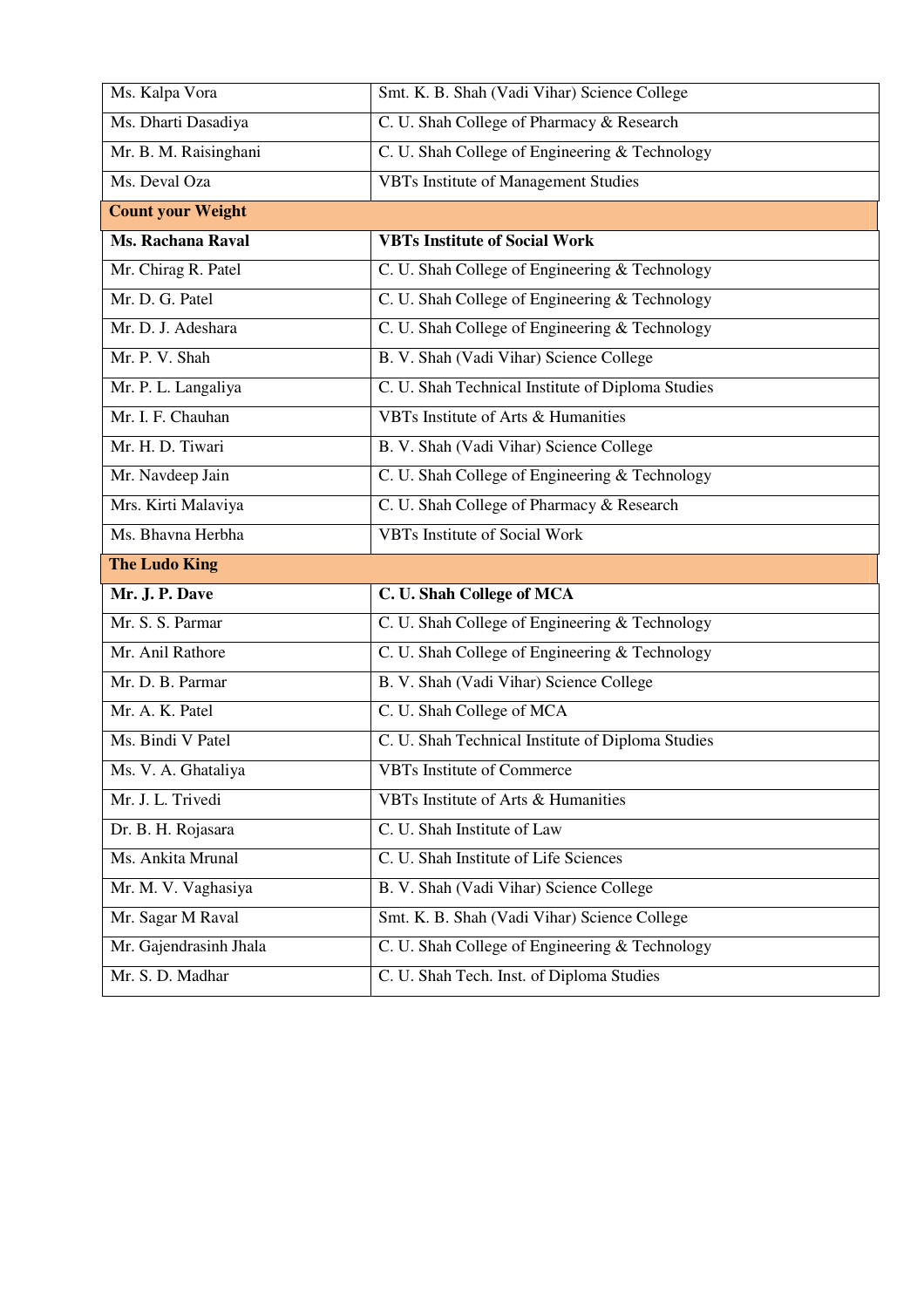## **Date: 31st August, 2018, Friday**

| <b>Rapid Fire</b>        |                                                   |  |
|--------------------------|---------------------------------------------------|--|
| Mr. K. D. Jadeja         | <b>VBTs Institute of Arts &amp; Humanities</b>    |  |
| Ms. Arzoo Kothariya      | C. U. Shah College of Engineering & Technology    |  |
| Mr. Bharat Nagpara       | C. U. Shah College of Engineering & Technology    |  |
| Mr. K. Jagdeesh          | C. U. Shah College of Engineering & Technology    |  |
| Mr. D. N. Parmar         | C. U. Shah College of Engineering & Technology    |  |
| Mr. B. A. Sanghvi        | <b>VBTs Institute of Commerce</b>                 |  |
| Mr. Salil Nair           | B. V. Shah (Vadi Vihar) Science College           |  |
| Ms. J. C. Chauhan        | B. V. Shah B. Ed. College                         |  |
| Mr. V. D. Shah           | Smt. K. B. Shah (Vadi Vihar) Science College      |  |
| Ms. Anita Shakywal       | C. U. Shah Institute of Nursing                   |  |
| Mr. Jayesh Gadani        | VBTs PG Institute of Information Technology       |  |
| Ms. H. D. Borsiwala      | C. U. Shah Institute of Nursing                   |  |
| <b>Push the Plastics</b> |                                                   |  |
| Mr. J. B. Khimsuriya     | Smt. K. B. Shah (Vadi Vihar) Science College      |  |
| Ms. Devshri Mehta        | C. U. Shah College of Engineering & Technology    |  |
| Ms. N. M. Maniyar        | C. U. Shah College of Engineering & Technology    |  |
| Mr. C. D. Patel          | C. U. Shah Technical Institute of Diploma Studies |  |
| Mr. H. A. Kakde          | VBTs Institute of Arts & Humanities               |  |
| Mr. K. J. Kanzariya      | B. V. Shah (Vadi Vihar) Science College           |  |
| Dr. P. R. Acharya        | B. V. Shah B. Ed. College                         |  |
| Mr. J. K. Zinzuvadiya    | Smt. K. B. Shah (Vadi Vihar) Science College      |  |
| Ms. P. M. Vaghela        | C. U. Shah Institute of Nursing                   |  |
| Mr. M. U. Dave           | C. U. Shah College of MCA                         |  |
| Ms. L. R. Patel          | C. U. Shah Institute of Nursing                   |  |
| Ms. Priya Mehta          | C. U. Shah Institute of Life Sciences             |  |
| <b>The Snow Ball</b>     |                                                   |  |
| Dr. Vivekanand Mishra    | B. V. Shah (Vadi Vihar) Science College           |  |
| Ms. Dipa D. Teraiya      | C. U. Shah College of Engineering & Technology    |  |
| Mr. B. J. Patel          | C. U. Shah College of Engineering & Technology    |  |
| Mr. M. G. Mathukiya      | C. U. Shah College of Engineering & Technology    |  |
| Ms. Dipti H. Ganatra     | C. U. Shah College of Engineering & Technology    |  |
| Mr. D. B. Shah           | <b>VBTs Institute of Management Studies</b>       |  |
| Mr. D. R. Parmar         | C. U. Shah Technical Institute of Diploma Studies |  |
| Mr. Anil P. Joshi        | VBTs Institute of Arts & Humanities               |  |
| Mr. A. L. Gandhi         | B. V. Shah (Vadi Vihar) Science College           |  |
| Mr. J. H. Chittaliya     | Smt. K. B. Shah (Vadi Vihar) Science College      |  |